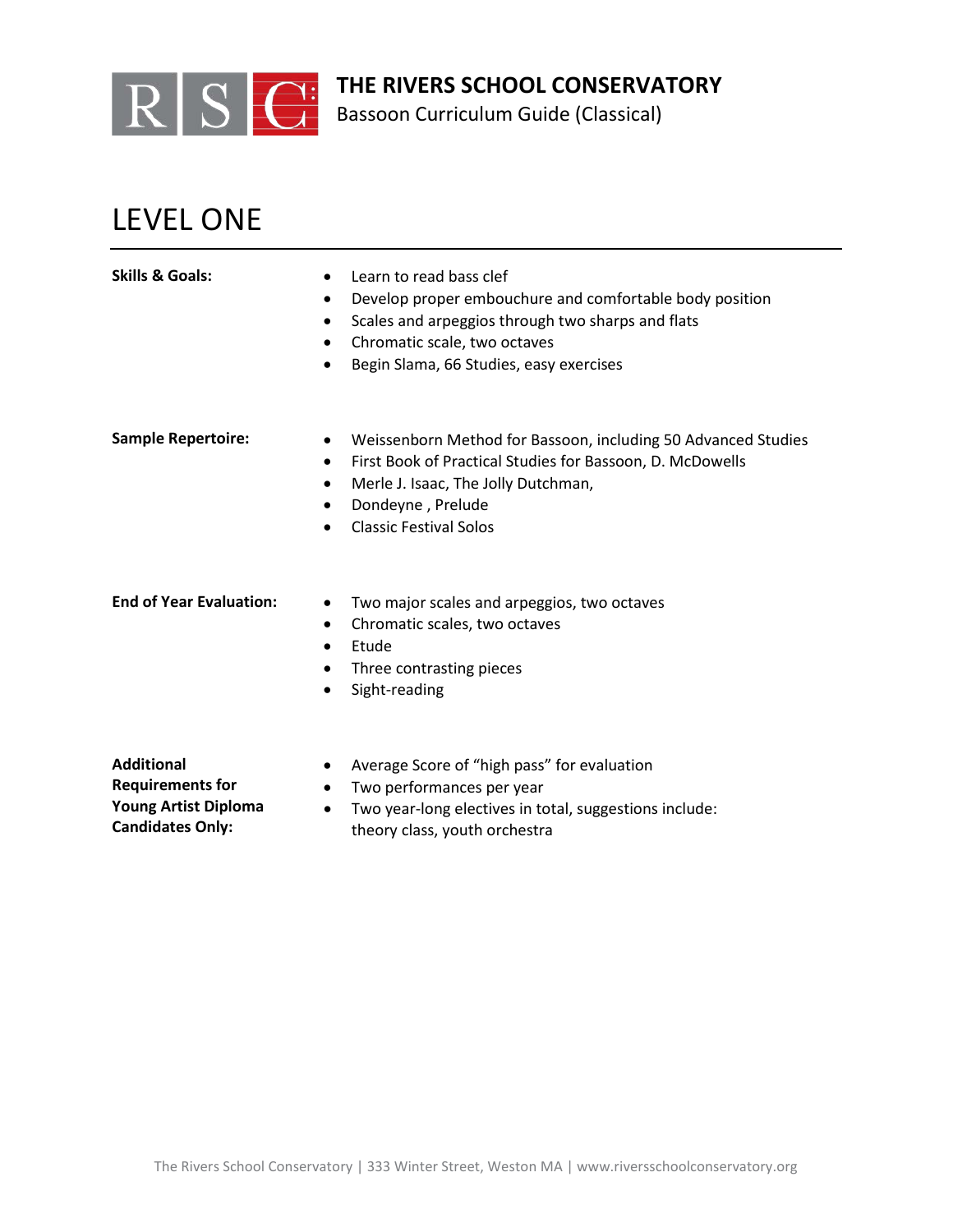

Bassoon Curriculum Guide (Classical)

# LEVEL TWO

|                          | Sc     |
|--------------------------|--------|
|                          | R      |
|                          | Sc     |
|                          | Cł     |
|                          |        |
|                          |        |
| <b>Imple Repertoire:</b> | W      |
|                          | $\sim$ |

- **Skills & Goals:** Introduce tenor clef
	- rales and arpeggios through four sharps and flats
	- elative natural minor scales
	- rales in thirds
	- hromatic scale, three octaves
- **Sample Repertoire:** Weissenborn, Fifty Advanced Studies
	- Slama, intermediate exercises
	- Second Book of Practical Studies for Bassoon, D. McDowells
	- Jerome Besozzi Sonata
	- Gailliard Sonatas 1-6

- **End of Year Evaluation:** Two major scales and arpeggios, two or three octaves
	- One natural minor scale
	- Chromatic scale, three octaves
	- Etude
	- Three contrasting pieces
	- Sight-reading

**Additional** 

### **Requirements for Young Artist Diploma**

- **Candidates Only:**
- Average score of "high pass" for evaluation
- Three performances per year
- Three year-long electives in total, suggestions include: Theory Class, Chamber Music, Youth Orchestra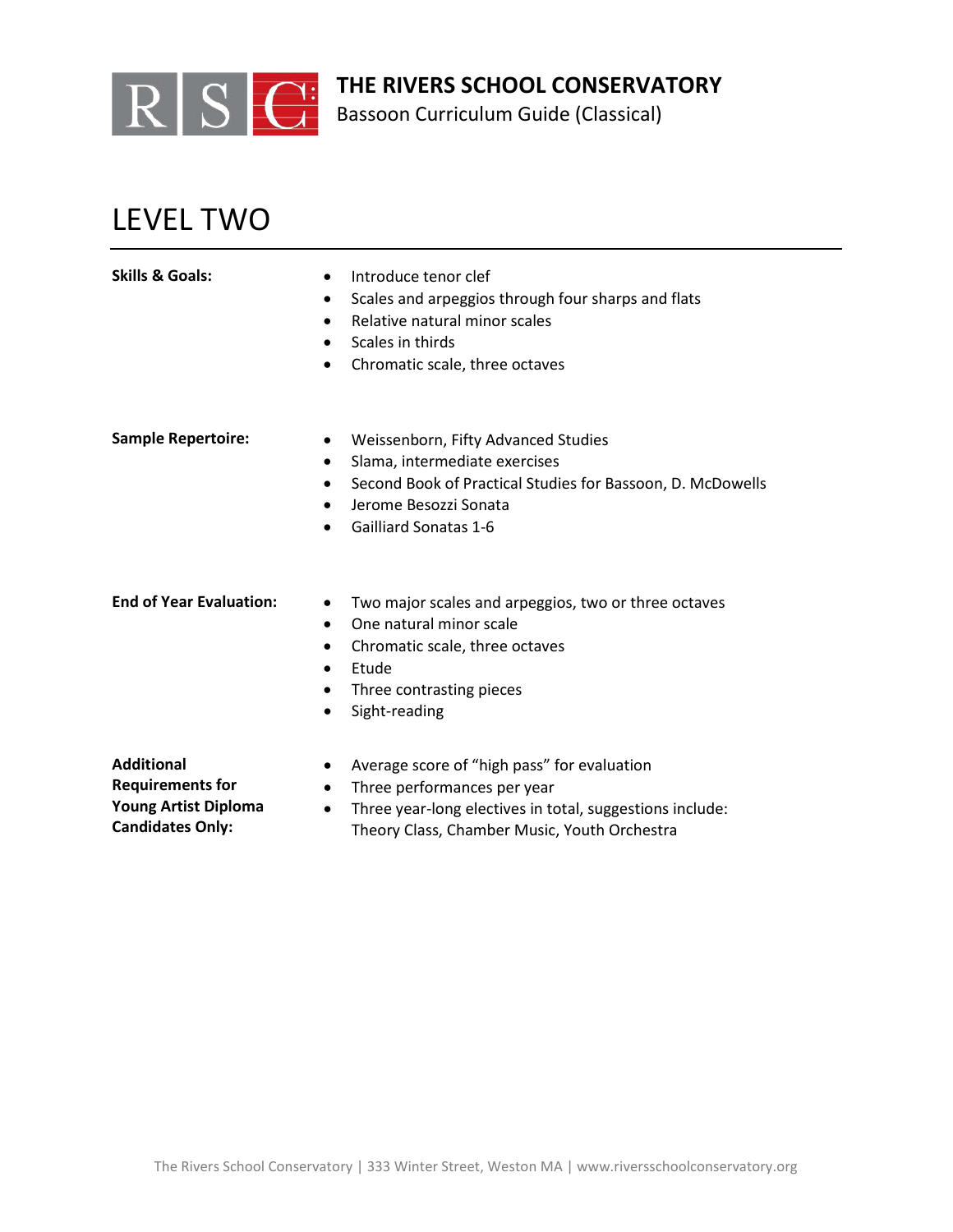

Bassoon Curriculum Guide (Classical)

## LEVEL THREE

| <b>Skills &amp; Goals:</b> | Begin vibrato                                             |  |  |
|----------------------------|-----------------------------------------------------------|--|--|
|                            | Introduce reed making with shaped and profiled cane       |  |  |
|                            | Scales and arpeggios through six sharps and flats<br>٠    |  |  |
|                            | Relative harmonic and melodic scales<br>٠                 |  |  |
|                            | Continue Slama, 66 Studies, most difficult exercises<br>٠ |  |  |
|                            |                                                           |  |  |
| <b>Sample Repertoire:</b>  | Milde Concert Studies, Vol. 1<br>٠                        |  |  |
|                            | Stadio Solos and Difficult Passages<br>٠                  |  |  |
|                            | Vivaldi Concerto in F Major<br>٠                          |  |  |
|                            | Mozart Concerto in Bb Major<br>٠                          |  |  |
|                            | Bozza Recitative, Sicilian, et Rondo<br>٠                 |  |  |
|                            |                                                           |  |  |
|                            |                                                           |  |  |

- **End of Year Evaluation:** Two major scales and arpeggios, two or three octaves
	- One harmonic and one melodic minor scale, two or three octaves
	- Chromatic scale, three octaves
	- Etude
	- Three contrasting pieces
	- Sight-reading

**Additional** 

**Requirements for** 

- Average score of "high pass" for evaluation
- Three performances per year
- Three year-long electives in total, suggestions include: Theory Class, Chamber Music, Youth Symphony, Wind Ensemble

**Young Artist Diploma Candidates Only:**